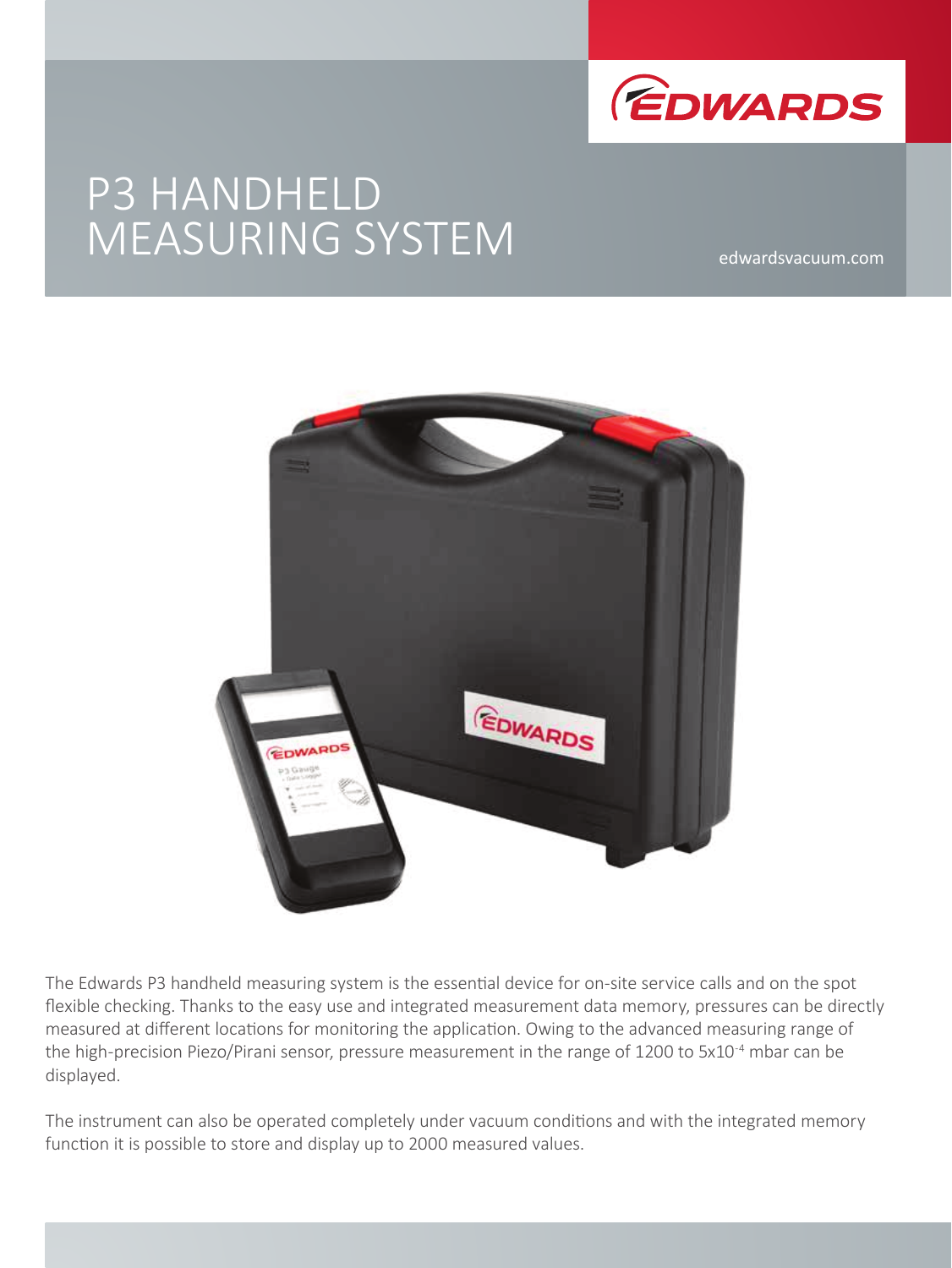

# THE READY TO GO HANDHELD MEASURING SYSTEM

- Direct display of measuring values
- Developed for use in demanding environments
- Mains independent power supply
- High-precision measurements of common gas types
- Internal storage and display of up to 2000 data points
- Export and analysis of stored measurement values via USB interface
- Optional online analysis of measurement values via USB interface

With the integrated battery, the device can be attached and operated at any pressure measuring point, and directly display or store up to 2,000 values for later evaluations and visualisations. All data values stored can be exported and displayed on a computer via USB link and by means of the optional software. The software is especially useful for setting up the devices or calculating rises in pressure for detecting rough leaks.

The accessory carry case, which provides storing and transport protection for the P3 gauge, includes; VacuGraph™ software, spare battery, USB link, mains power adaptor, with each having its own dedicated space in the case.

#### **Features and benefits**

- Measurement range 1200 to 5x10<sup>-4</sup> mbar (7 decades)
- Usage in vacuum is possible
- Data logging via USB interface or using the internal memory to store up to 2000 values which can then be exported to PC
- Cordless power supply with standard 9 V battery or 12 V a.c. adapter in the accessory pack
- Pressure unit selectable: mbar, Torr and Pascal
- Windows software for measuring data storage and PC analysis in the accessory pack

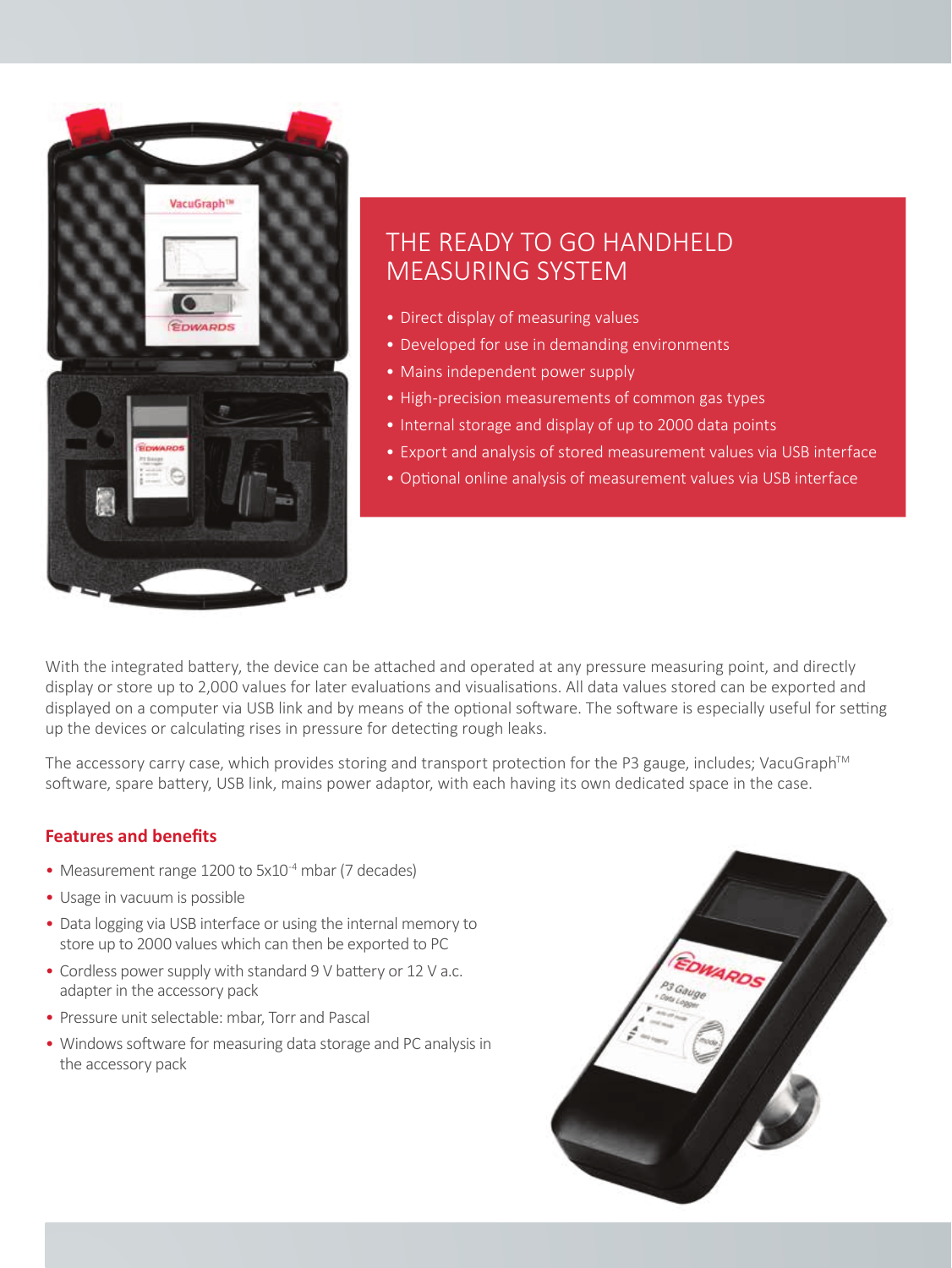#### **Measurement principle**

The Edwards P3 provides high resolution covering the complete measurement range due to the usage of two different physical sensor principles. It is equipped with an internal Piezo electric sensor for high pressure measurement and a Pirani sensor for covering the lower pressure range. The filament is heated to a constant temperature in a bridge circuit. The necessary bridge voltage is subject to the total pressure measurement. The Piezo electric element measures > 15 mbar independently of the type of gas. In the lower measurement range the adjustable gas correction factor permits a measurement for selected gases other than air.

#### **Typical applications**

- Mobile and fixed pressure measurement installations of all kind, including; service, maintenance, universities and laboratory applications
- Food and packaging industry
- Vacuum process quality assurance
- Visualisation and documentation of vacuum pumps and systems

#### **Dimensions – mm**



# **Order information**

| <b>Product description</b>                                                                                                                                                                                          | Order number |
|---------------------------------------------------------------------------------------------------------------------------------------------------------------------------------------------------------------------|--------------|
| P3 gauge including 9V battery                                                                                                                                                                                       | D03000420    |
| P3 gauge accessory kit Including: USB interface cable (2 m), protection case with foam insert,<br>15 V wall power supply for 100 - 260 V, 50/60 Hz mains, VacuGraph™ software and<br>AIMn battery, 9 V block 6LR 61 | D03000421    |
| P3 gauge (certified), including 9V battery                                                                                                                                                                          | D0300042C    |
|                                                                                                                                                                                                                     |              |